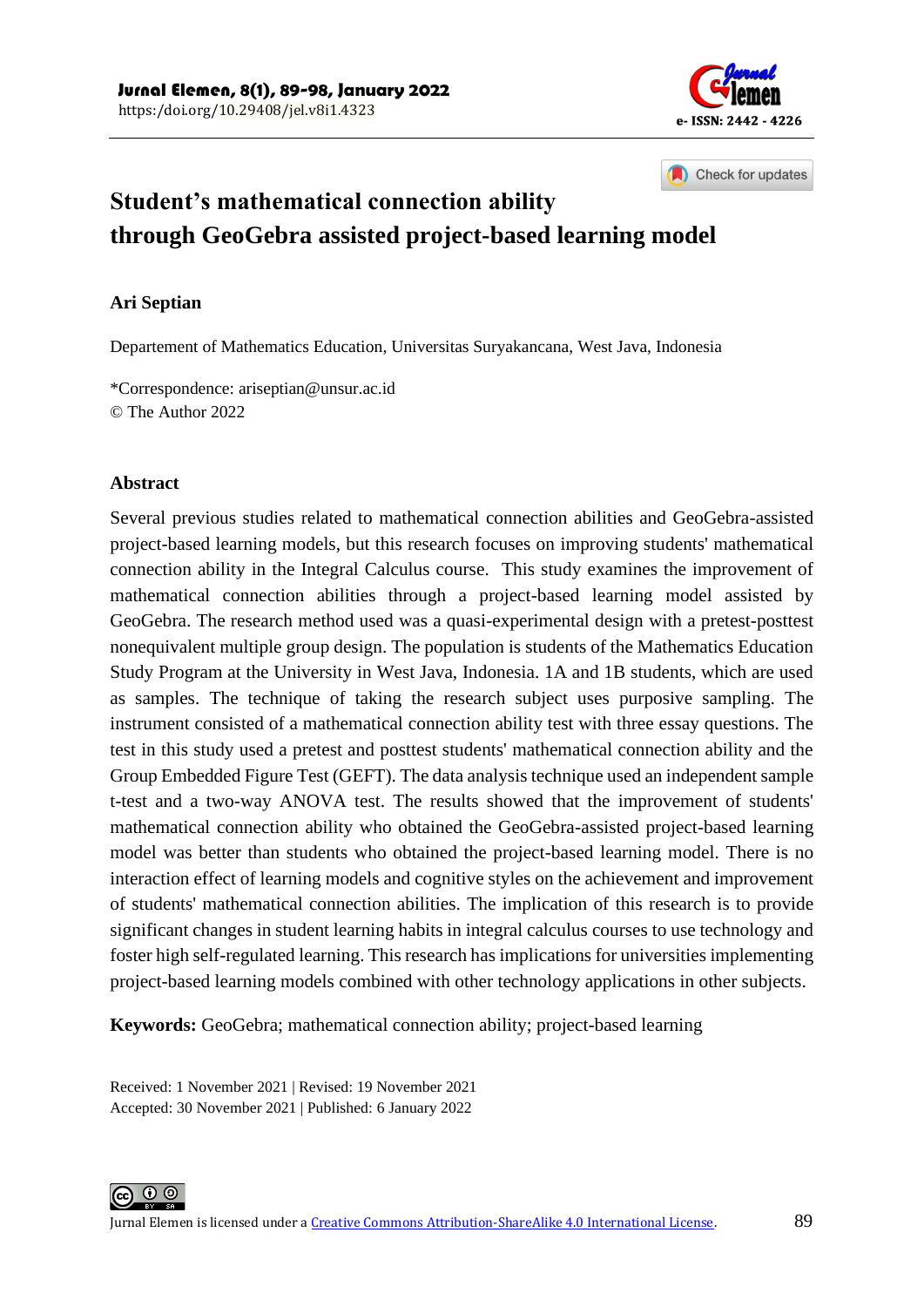#### **Introduction**

The connection ability of students in connecting concepts that have been studied previously is a significant problem (Islam et al., 2020; Tasni & Susanti, 2017). Some students still have difficulty in relating one concept to another. For example, in determining integrals, students must first understand the concept of algebra and the concept of integral calculus (Borji et al., 2018). Thus, the work process in answering questions becomes smooth and makes calculations easier. Findings also occurred in previous research, namely having difficulty linking concepts between mathematical topics (Rachmani, 2018; Song, 2018). Other findings in previous research said that students' mathematical connection abilities were still low in linking or connecting mathematical topics with other disciplines (Amalia et al., 2019; Dirckinck-Holmfeld, 2016).

Several studies on mathematical connection abilities at the university level have also been carried out. For example, research on mathematical connection abilities by Abidin and Jupri (2017); Ariawan and Nufus (2018) focus on the profile of mathematical connection abilities in students' cognitive styles in the Differential Calculus course. Research by Yolanda and Wahyuni (2020) focuses on improving mathematical connection ability through the application of Accelerated Learning Cycle Learning in Algebra and Trigonometry courses. Research by Rachmani (2018) focuses on comparing Improvement students' mathematical connection ability through web-assisted brain-based learning and ordinary learning in the Integral Calculus course. Research by Noto, Hartono, and Sundawan (2016) focuses on analyzing students' mathematical connection abilities in the Spatial Analytical Geometry course. Research by Hotipah and Pujiastuti (2020) focuses on analyzing mathematical connection abilities in the Spatial Analytical Geometry course.

In several previous studies, the improvement in mathematical connections was caused by student center learning, including using a project-based learning model (Dirckinck-Holmfeld, 2016; Maskur et al., 2020; Suherman et al., 2020). The project-based learning model has several advantages that make mathematics learning more exciting and make learning independent. Some of the advantages of project-based learning include: (1) Improvement motivation; (2) improve problem-solving skills; (3) enhance collaboration; (4) improve resource management skills; (5) improve activity; (6) improve skills in finding information; (7) encourage to develop communication skills; (8) providing experience in project organization; (9) providing experience in making time allocations to complete tasks; (10) providing real-world learning experiences; (11) make the learning atmosphere fun (Grant, 2002; Ratnasari et al.,2018). Combining learning models with the use of media and multimedia with Macromedia Flash and Geogebra offline applications on some mathematical materials can improve mathematical connection ability (Alfian et al., 2017; Hu et al., 2016; Purwanti et al., 2016; Septian & Komala, 2019). The previous description hopes that project-based learning assisted by Geogebra can improve mathematical connection abilities.

Based on several previous studies related to mathematical connection abilities and GeoGebra-assisted project-based learning models, this research focuses on improving students' mathematical connection ability in the Integral Calculus course. The GeoGebra-assisted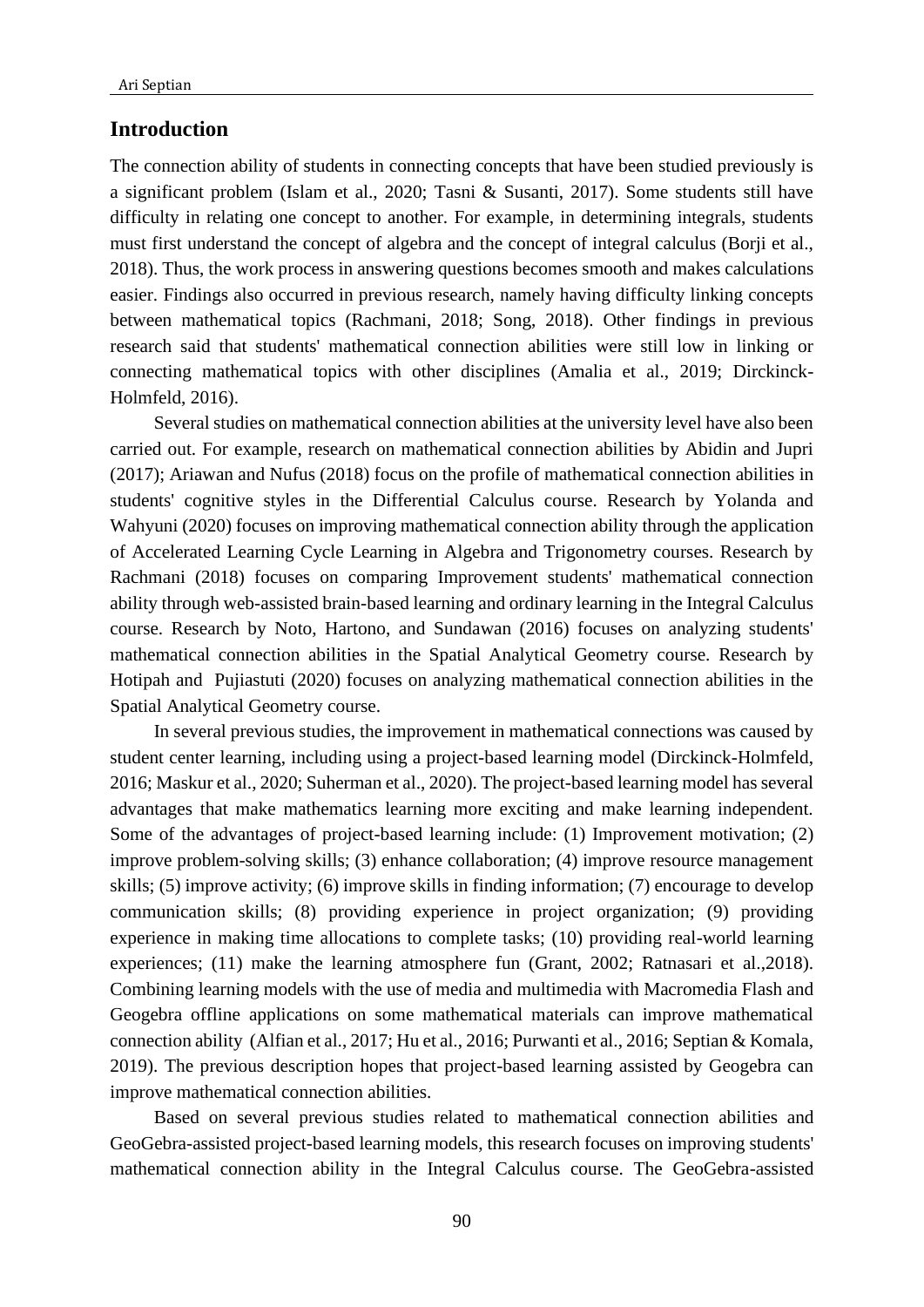project-based learning model has not been widely used to become a novelty, or there is an element of novelty in this research. GeoGebra-assisted project-based learning models to improve mathematical connection ability in Integral Calculus courses is still rare. The urgency of existing research has not led to its relevance to achieving and improving mathematical connection ability. Therefore, this research is focused on filling the part of knowledge that has not been studied. This study examines the improvement of mathematical connection abilities through a project-based learning model assisted by GeoGebra.

## **Methods**

The type of research used was a quantitative method. The research method used in this research is quasi-experimental. The quasi-experimental research design used in this study was in the form of "Pretest Posttest Nonequivalent Multiple Group Design," which involved two groups of students, namely experimental group 1 and experimental group 2 (Johnson, & Christensen, 2003). Choosing the Pretest Posttest, Nonequivalent Multiple Group Design because it uses existing groups according to analysis needs. It was comparing several groups in determining which one is significantly better to measure the effectiveness of the learning model used and students' cognitive style. The population in this study were students of the Mathematics Education Study Program level 1 semester 2 for the 2018-2019 academic year. Two classes, namely experimental class 1 (Level 1A) and experimental class 2 (Level 1B), are used as samples.

The research subject's technique uses purposive sampling, a sampling method whose selection refers to a specific purpose. The sample selection was based on student characteristics, including students who had almost identical scores in differential calculus and basic mathematics, could use GeoGebra, had adequate facilities, and a level of participation. Data collection techniques by conducting pretest and posttest mathematical connection ability and Group Embedded Figure Test (GEFT). The instrument in this study consisted of a mathematical connection ability test and the GEFT. The data analysis technique used an independent sample t-test and a two-way ANOVA test.

## **Results**

The two samples from experimental group 1 and experimental group 2 came from normally distributed populations and had the same or homogeneous variance. Then the two mean differences were then tested with independent samples t-test with SPSS 24. Based on Table 1, the results of the independent sample t-test obtained a significance value of  $0.000 \le 0.05$ . Thus, it can be concluded that there is a difference between the average improvement in mathematical connection ability of experimental group 1 and experimental group 2. Table 1 shows that descriptively, experimental group 1 and experimental group 2 have different averages, namely 0.63 and 0.25. Thus, it can be concluded that the improvement in mathematical connection ability achieved by students who applied the GeoGebra-assisted project-based learning model was better than the students who only applied the project-based learning model.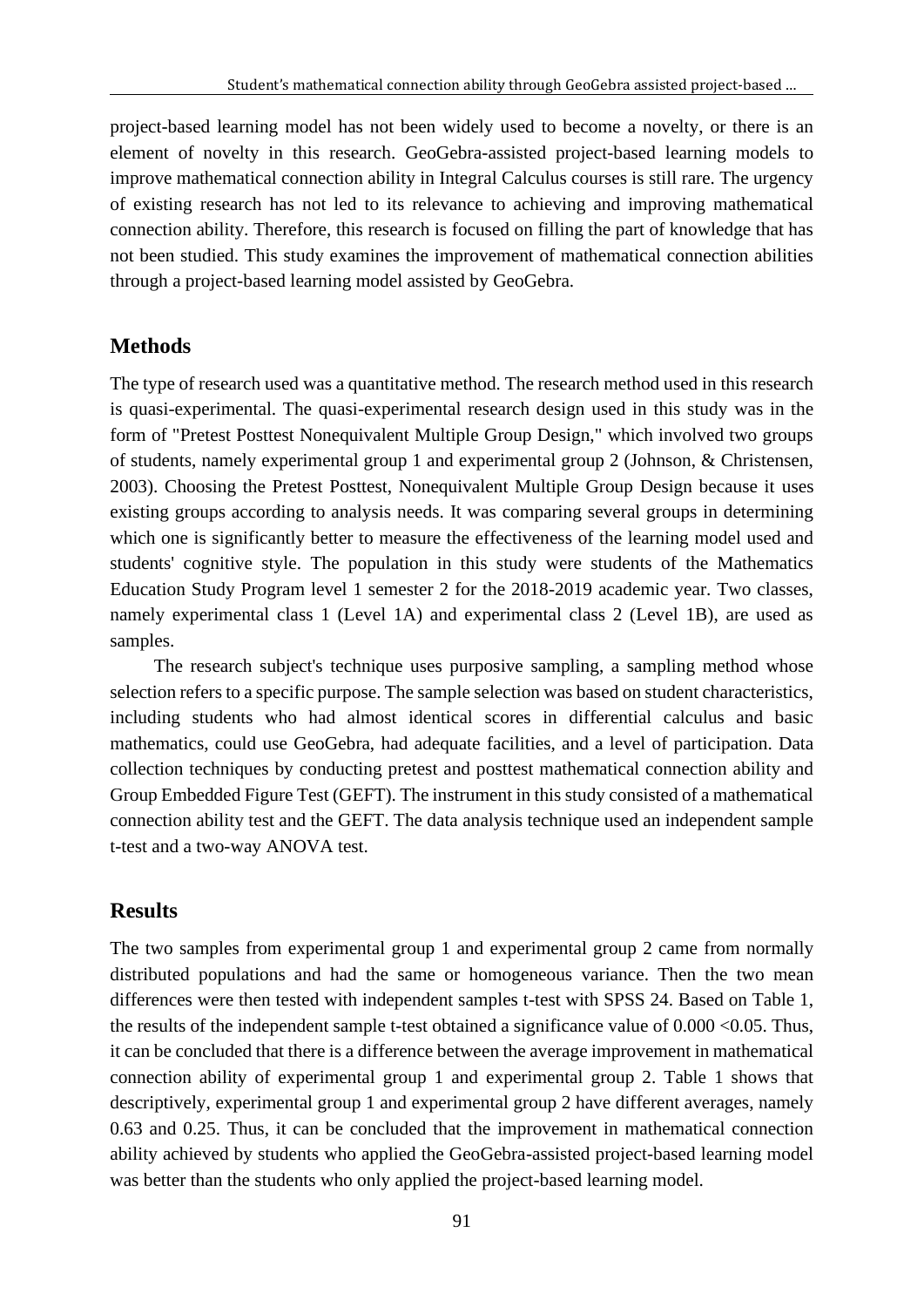|  |  |  |  | Table 1. Results of independent samples t test data gain index mathematical connection |  |
|--|--|--|--|----------------------------------------------------------------------------------------|--|
|  |  |  |  |                                                                                        |  |

| ability |    |                   |  |  |  |  |
|---------|----|-------------------|--|--|--|--|
|         | dť | $Sig. (2-tailed)$ |  |  |  |  |
| 5.650   | 43 | 0.000             |  |  |  |  |

In analyzing the effect of the interaction of learning models and cognitive styles on Improvement students' mathematical connection ability, they will be tested through a two-way ANOVA with the assumption that the gain index data with four different categories come from a normally distributed population. The results of the normality test are presented in Table 2.

|              |                        | <b>Kolmogorov-Smirnov</b> |    |       |  |  |
|--------------|------------------------|---------------------------|----|-------|--|--|
| Group        | <b>Cognitive Style</b> | <b>Statistics</b>         | df | Sig.  |  |  |
| Experiment 1 | Field independent      | 0.259                     | 10 | 0.057 |  |  |
|              | Field dependent        | 0.143                     | 12 | 0.200 |  |  |
| Experiment 2 | Field independent      | 0.164                     |    | 0.200 |  |  |
|              | Field dependent        | 0.132                     |    | 0.200 |  |  |

**Table 2.** Normality test results for improvement mathematical connection ability between learning models and cognitive styles

Based on the normality test results contained in Table 2, the significance value for all groups  $> 0.05$  was obtained, then H0 was accepted. Thus, it can be concluded that the entire group sample came from a normally distributed population. The homogeneity test results using Levene's test are to obtain a value of  $F = 1.991$  and a value of sig. = 0.130. Thus, it can be concluded that the data is homogeneous or has the same variance. Furthermore, it will be tested using Anova Two Paths. The hypothesis being tested is an interaction effect of learning models and students' cognitive styles on Improvement students' mathematical connection abilities.

In Table 3, it is found that: (1) on the learning model factor; the significance value is <0.05, then H0 is rejected. It shows a significant direct influence of learning model factors on Improvement students' mathematical connection abilities; (2) on the cognitive style factor, obtained a significance value  $> 0.05$ , then H0 is accepted. It shows no significant direct effect of cognitive style factors on Improvement students' mathematical connection abilities, and (3) the effect of the interaction obtained a significance value  $> 0.05$  so that H0 is accepted. Thus, it can be concluded that there is no interaction effect of learning models and cognitive styles on Improvement students' mathematical connection abilities.

| <b>Table 3.</b> Interaction test results between learning models and cognitive styles on |  |  |  |
|------------------------------------------------------------------------------------------|--|--|--|
| improvement mathematical connection ability                                              |  |  |  |

| <b>Source</b>                    | Sum of<br><b>Squares</b> | df | <b>Average Square</b> | F      | Sig.  |  |
|----------------------------------|--------------------------|----|-----------------------|--------|-------|--|
| Learning model                   | 1.598                    |    | 1.598                 | 33.949 | 0.000 |  |
| Cognitive style                  | 0.023                    |    | 0.023                 | 0.493  | 0.487 |  |
| Interaction                      | 0.125                    |    | 0.125                 | 2.654  | 0.111 |  |
| Adjusted R Square x 100 % = 43 % |                          |    |                       |        |       |  |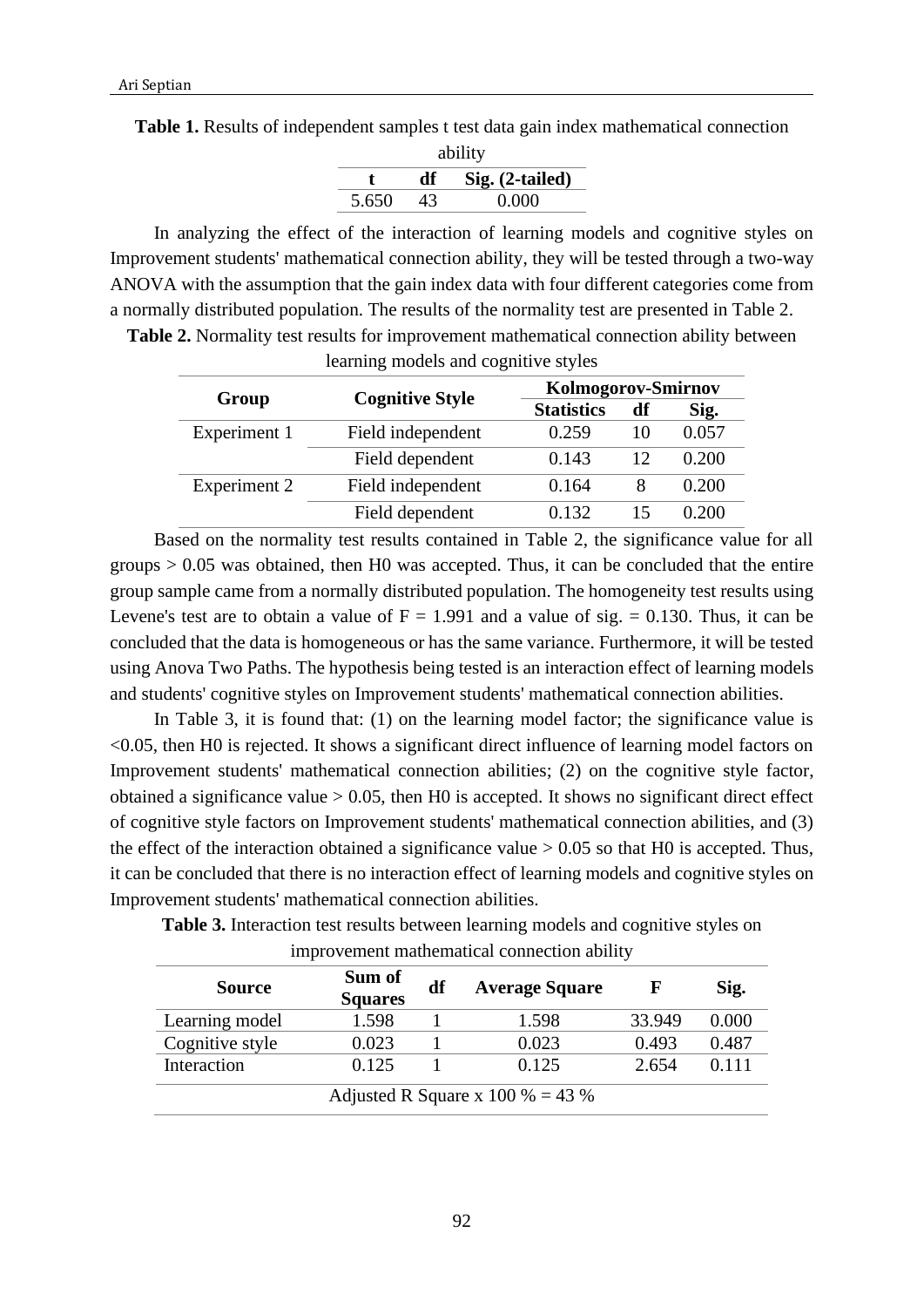## **Discussion**

The achievement and improvement of students' mathematical connection ability who apply the GeoGebra-assisted project-based learning model are because of the GeoGebra-assisted Projectbased learning model. It is a learning model that provides opportunities for students to find information according to phenomena related to Integral Calculus, plan, implement, display project results in GeoGebra form, and evaluate the project results (Septian et al., 2020). In addition, student knowledge improves due to experience when learning, interaction, and communication occur between students and between students and lecturers (Kennedy et al., 2016).

The group activities in the implementation of project-based learning assisted by GeoGebra occur dynamically and can elaborate on the results of their work. According to the theory from Creighton (1916), Dirckinck-Holmfeld (2016) states that project-based learning provides experiences, activities, interactions between students, interactions between students and teachers/lecturers. Several learning theories are applied to the GeoGebra-assisted projectbased learning model, namely the cognitive development theory of Piaget and Bruner. According to Piaget (McLeod, 2015), cognitive development is largely determined by children's manipulation and active interaction with the environment. In line with that, Conway (2007) argues that knowledge is obtained through children's active participation in learning, learning experiences, and experimenting with problems. In the end, the achievement and improvement of students' mathematical connection ability who applied the GeoGebra-assisted project-based learning model were better than students who only applied the project-based learning model.

In this era, technology has become one of the requirements in work. Educators are required to master teaching materials, learning models, and technology-based multimedia (Hallal et al., 2016; Mohd et al., 2020). The importance of technology-based multimedia has a positive impact on the learning process and student learning outcomes (Septian et al., 2021; Song, 2018). *GeoGebra* is a software that can be used for free and easily and is complete in algebra, geometry, statistics, and others (Velázquez & Méndez, 2021; Poon & Wong, 2017; Yildiz, 2018). GeoGebra can also be used in integral calculus material; students feel helped by this GeoGebra. The problem of making graphs that became the background of the problem when found in observations was resolved well. For example, students can create a graph of a mathematical equation or data (Caligaris et al., 2015).

The research findings show no interaction effect of learning models and cognitive styles on Improvement students' mathematical connection abilities. It is in line with the findings from the research of

Firdausi, Inganah, and Rosyadi (2018) state that the improvement in mathematical connection ability is not influenced by the interaction of learning model variables and cognitive styles. Based on this explanation, it can be concluded that the learning model factors and cognitive style factors together have no direct effect on improving students' mathematical connection abilities. It means that there is no difference in the average improvement in students' mathematical connection abilities in terms of interaction factors between learning models and cognitive styles.

The difference in students' mathematical connection abilities can be explained by the variability of the learning model factors, cognitive style factors, and other factors that influence the rest. No interaction effect of learning models and cognitive styles on improving students' mathematical connection ability is because students with field-independent cognitive styles are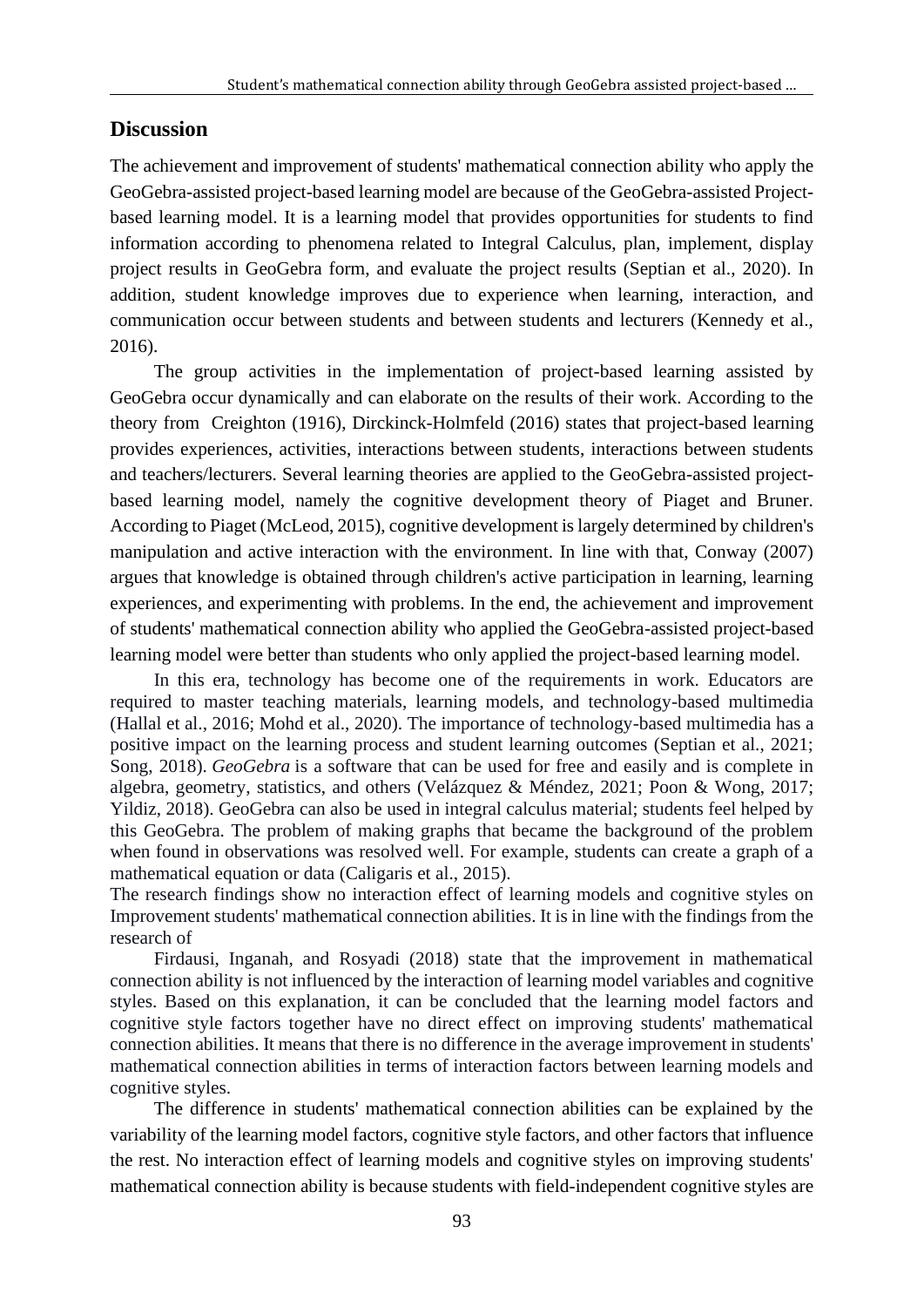either given treatment with the GeoGebra-assisted project-based learning model or those treated with project-based learning models already have the habits they do. Some of them can analyze to separate objects from the surrounding environment so that their perceptions are not affected when the environment changes. In addition, the majority of the group of students with a fieldindependent cognitive style improved students' mathematical connection abilities with good criteria.

The findings in this study also show the influence of the learning model on Improvement students' mathematical connection abilities. The application of the GeoGebra-assisted projectbased learning model or those that do not use GeoGebra positively impacts motivation, activity, independent learning, and social interaction. In following Dewey (2012), student center learning motivates students in the learning process. In learning, the project-based learning model provides experience, and interactions occur between students. In another theory, according to Piaget (Alamolhodaei, 2009; McLeod, 2015), cognitive development is largely determined by the manipulation and active interaction of children with the environment. In line with that, he argues that knowledge is obtained through children's active participation in learning, learning experiences, and experimenting with problems that occur (Barnard et al., 2018). In the end, students' mathematical connection ability experienced a significant improvement, both applying the GeoGebra-assisted project-based learning model or only applying the project-based learning model.

The following finding is that cognitive style improves students' mathematical connection abilities. Students with field-independent cognitive styles have better scores than fielddependent ones. It is in line with Ariawan and Nufus's (2018) findings, which concluded that students with field-independent cognitive styles were better than field-dependent cognitive styles. Starting from the learning process based on projects that each group or individual independently carries out, it is an improvement distinguishing the ability of mathematical connections in different cognitive styles. Students with field-independent cognitive styles tend to be able to solve problems independently without waiting for others so that their knowledge improves and leads to the achievement of better mathematical connection abilities. According to the theory of Witkin in Udiyono and Yuwono (2018), the influence of student cognitive style is more on the habit of learning independently or depending on others. The characteristic of field-independent is that students do not depend on the learning environment in the classroom and do not depend on other students when learning. Meanwhile, the characteristic of fielddependent causes students to be very and always dependent on the learning environment and other people (Ma'rufi et al., 2018; Vendiagrys & Junaedi, 2015).

The other factors that influence the improvement of mathematical connection ability are students' prerequisite skills such as differential calculus, basic mathematics, two-variable algebraic equations, and geometry (Korenova, 2017; Poon & Wong, 2017). The ability of mathematical connections is influenced by other factors, such as the ability of prerequisites that are still not qualified. The previous material must be mastered well to make working on the questions more effortless. Another factor determining the ability of mathematical connections is the mastery of geometry and the ability to solve everyday problems (Amaliyah & Mahmud, 2018; Kennedy et al., 2016).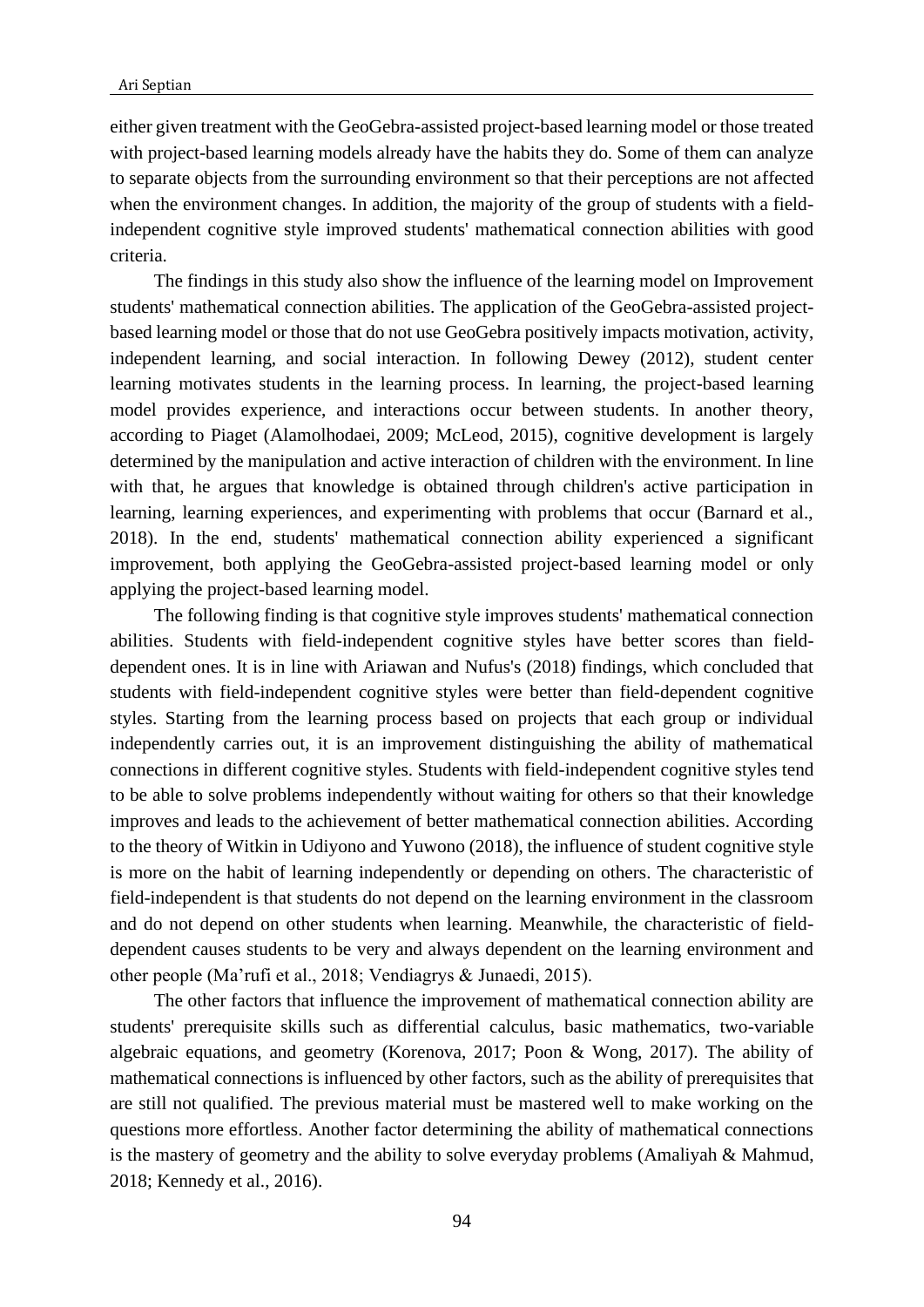## **Conclussion**

The improvement of students' mathematical connection ability who received the GeoGebraassisted project-based learning model was better than the students who received the projectbased learning model. There was no interaction effect between the learning model and cognitive style (field-independent and field-dependent) on improving students' mathematical connection ability. The limitation of this research is that it has not specifically examined the prerequisite factors that determine the improvement of students' mathematical connection abilities. In addition, the problem of time and facilities in the implementation of project-based learning is an obstacle, so there need to be improvements in the future that are somewhat more planned.

## **Conflict of Interest**

I as the author declare that there is no conflict of interest regarding the publication of this manuscript. In addition, the ethical issues, including plagiarism, misconduct, data fabrication and/or falsification, double publication and/or submission, and redundancies have been completely by the authors.

## **References**

- Abidin, Z., & Jupri, A. (2017). The use of multiliteration model to improve mathematical connection ability of primary school on geometry. *IJAEDU- International E-Journal of Advances in Education*, *3*(9), 603–610.<https://doi.org/10.18768/ijaedu.370429>
- Alamolhodaei, H. (2009). A working memory model applied to mathematical word problem solving. *Asia Pacific Education Review*, *10*(2), 183–192. [https://doi.org/10.1007/s12564-](https://doi.org/10.1007/s12564-009-9023-2) [009-9023-2](https://doi.org/10.1007/s12564-009-9023-2)
- Alfian, M. H., Dwijanto, D., & Sunarmi, S. (2017). Effectiveness of probing-prompting learning models with scaffolding strategy to mathematic creative thinking ability and enthusiasm. *Unnes Journal of Mathematics Education*, *6*(2), 249–257.
- Amalia, R., Lutfiyah, L., & Permatasari, V. A. (2019). Deskripsi kemampuan koneksi matematis siswa berkemampuan tinggi dalam menyelesaikan soal cerita [Description of students' mathematical connection abilities with high abilities in solving story problems]. *JIPMat*, *4*(1), 44-52.<https://doi.org/10.26877/jipmat.v4i1.3664>
- Amaliyah AR. R., & Mahmud, N. (2018). Analisis kemampuan representasi matematis dalam pemecahan masalah geometri serta faktor-faktor yang mempengaruhinya [Analysis of mathematical representation ability in solving geometric problems and the factors that influence it]. *Jurnal Review Pembelajaran Matematika*, *3*(2), 146–160. <https://doi.org/10.15642/jrpm.2018.3.2.146-160>
- Ariawan, R., & Nufus, H. (2018). Profil kemampuan koneksi matematis mahasiswa dalam menyelesaikan masalah pada mata kuliah kalkulus I ditinjau berdasarkan level kemampuan akademik [The profile of students' mathematical connection abilities in solving problems in the calculus I course is reviewed based on the level of academic ability]. *Jurnal Prinsip Pendidikan Matematika*, *1*(1), 16–22. <https://doi.org/10.33578/prinsip.v1i1.15>
- Barnard, L., Lan, W. Y., Crooks, S. M., Alexiou, A., Paraskeva, F., Bempechat, J., … Champakaew, W. (2018). Educational psychology in practice: Theory, research and practice in educational psychology the impact of different teaching methods on students'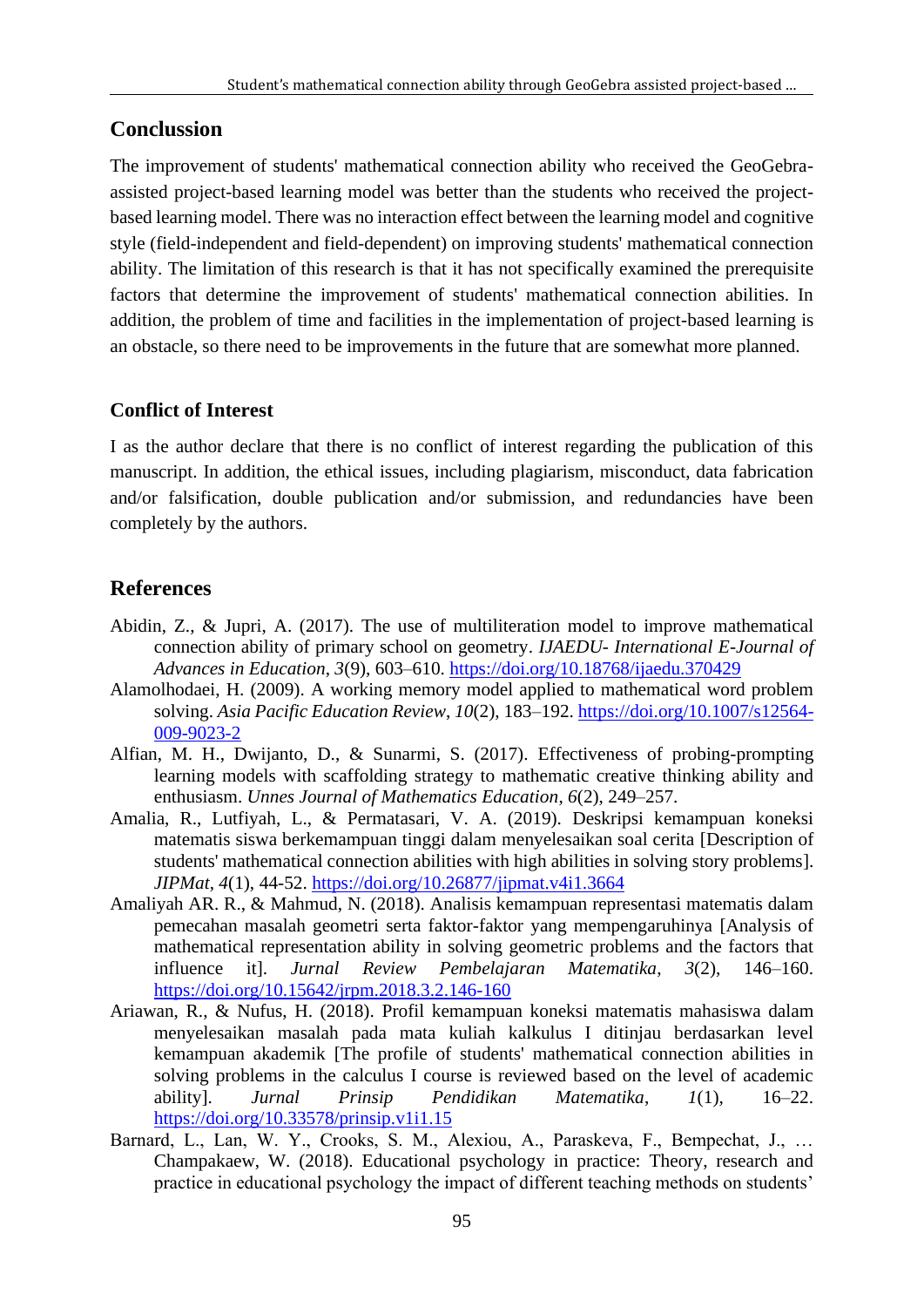arithmetic and self‐regulated learning skills. *Learning and Instruction*, *7*(2), 37–41.

- Borji, V., Alamolhodaei, H., & Radmehr, F. (2018). Application of the APOS-ACE theory to improve students' graphical understanding of derivative. *Eurasia Journal of Mathematics, Science and Technology Education*, *14*(7), 2947–2967. <https://doi.org/10.29333/ejmste/91451>
- Caligaris, M. G., Schivo, M. E., & Romiti, M. R. (2015). Calculus & GeoGebra, an interesting partnership. *Procedia - Social and Behavioral Sciences*, *174*, 1183–1188. <https://doi.org/10.1016/j.sbspro.2015.01.735>
- Conway, T. R. (2007). Jerome Bruner Learning by Discovery. In Horn, R.A. (Ed.), *The Praeger Handbook of Education and Psychology (Eds. 1)*, p. 59. Praeger Pub.
- Creighton, J. E. (1916). Democracy and Education by John Dewey. *The Philosophical Review, 25*(5), 735-741.<https://doi.org/10.2307/2178611>
- Dewey, J. (2012). Education and Democracy in the World of Today (1938). *Schools*, *9*(1), 96– 100.<https://doi.org/10.1086/665026>
- Dirckinck-Holmfeld, L. (2016). Networked learning and problem and project based learning how they complement each other. *Proceedings of the 10th International Conference on Networked Learning 2016*, 193–199.
- Firdausi, M., Inganah, S., & Putri Rosyadi, A. A. (2018). Kemampuan koneksi matematis siswa sekolah menengah pertama berdasarkan gaya kognitif [Mathematical connection ability of junior high school students based on cognitive style]. *MaPan: Jurnal Matematika dan Pembelajaran*, *6*(2), 237–249.<https://doi.org/10.24252/mapan.2018v6n2a9>
- Grant, M. M. (2002). Getting a grip on project-based learning: Theory, cases and recommendations. *Meridian: A Middle School Computer Technologies Journal, 5*, 1-17.
- Hallal, R., Hellmann, L., Sandmann, A., Carvalho, A. P., Reinaldo, F., & Hotz, C. (2016). GeoGebra in teaching of Differential Integral Calculus I. *Espacios*, *37*(20).
- Hotipah, P., & Pujiastuti, H. (2020). An analysis of mathematical connection ability in cubes and cuboids learning materials based on gender differences. *Desimal: Jurnal Matematika*, *3*(2), 137–142.<https://doi.org/10.24042/djm.v3i2.6118>
- Hotipah, P., & Pujiastuti, H. (2020). Mathematical representation ability by using project based learning on the topic of statistics. *Journal on Mathematics Education*, *3*(1), 69–79. <https://doi.org/10.24042/tadris.v3i1.2535>
- Hu, R., Wu, Y. Y., & Shieh, C. J. (2016). Effects of virtual reality integrated creative thinking instruction on students' creative thinking abilities. *Eurasia Journal of Mathematics, Science and Technology Education*, *12*(3), 477–486. <https://doi.org/10.12973/eurasia.2016.1226a>
- Johnson, R. B., & Christensen, L. (2003). Quantitative, qualitative, and mixed research. *Educational Researcher*, *33*(7), 14–26. <https://doi.org/10.3102/0013189X033007014>
- Kennedy, J., Lee, E., & Fontecchio, A. (2016). STEAM approach by integrating the arts and STEM through origami in K-12. *2016 IEEE Frontiers in Education Conference (FIE)*, 1–5.<https://doi.org/10.1109/FIE.2016.7757415>
- Korenova, L. (2017). GeoGebra in teaching of primary school mathematics. *International Journal for Technology in Mathematics Education*, *24*(3), 155–160.
- Ma'rufi, Pasandaran, R. F., & Yogi, A. (2018). Analisis pemahaman konsep geometri mahasiswa ditinjau dari gaya kognitif field dependent dan field independent [Analysis of students' understanding of geometry concepts in terms of field dependent and field independent cognitive styles]. *Proximal: Jurnal Penelitian Matematika dan Pendidikan Matematika*, *1*(2), 56–67.

<https://journal.uncp.ac.id/index.php/proximal/article/view/1053>

Maskur, R., Sumarno, Rahmawati, Y., Pradana, K., Syazali, M., Septian, A., & Palupi, E. K. (2020). The effectiveness of problem based learning and aptitude treatment interaction in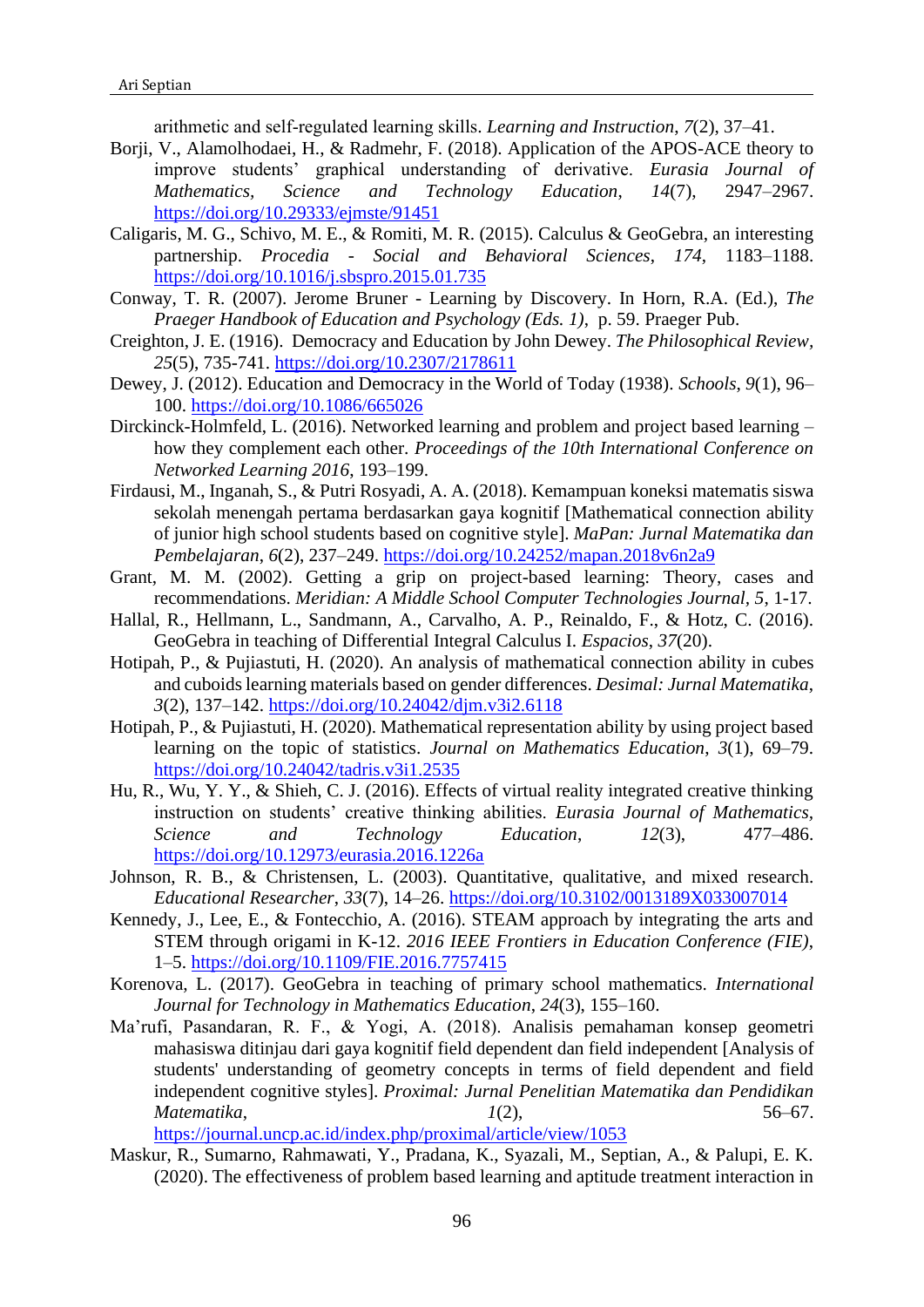improving mathematical creative thinking skills on curriculum 2013. *European Journal of Educational Research*, *9*(1), 375–383.<https://doi.org/10.12973/eu-jer.9.1.375>

- McLeod, S. A. (2015). Jean Piaget: Cognitive theory. *Developmental Psychology*, 1–7. <https://www.simplypsychology.org/piaget.html>
- Mohd, C. K. N. C. K., Shahbodin, F., Sedek, M., & Samsudin, M. (2020). Game based learning for autism in learning mathematics. *International Journal of Advanced Science and Technology*, *29*(5), 4684–4691.
- Noto, M. S., Hartono, W., & Sundawan, D. (2016). Analysis of students mathematical representation and connection on analytical geometry subject. *Infinity Journal*, *5*(2), 99– 107.<https://doi.org/10.22460/infinity.v5i2.216>
- Poon, K. K., & Wong, K. L. (2017). Pre-constructed dynamic geometry materials in the classroom – how do they facilitate the learning of 'Similar Triangles'? *International Journal of Mathematical Education in Science and Technology*, *48*(5), 735–755. <https://doi.org/10.1080/0020739X.2016.1264636>
- Purwanti, R. D., Pratiwi, D. D., & Rinaldi, A. (2016). Pengaruh pembelajaran berbantuan GeoGebra terhadap pemahaman konsep matematis ditinjau dari gaya kognitif [The effect of GeoGebra-assisted learning on understanding mathematical concepts in terms of cognitive style]. *Al-Jabar: Jurnal Pendidikan Matematika*, *7*(1), 115–122. <https://doi.org/10.24042/ajpm.v7i1.137>
- Rachmani, N. (2018). Kemampuan koneksi matematis mahasiswa calon guru pada brain-based learning berbantuan web. [The mathematical connection ability of prospective teacher students in web-assisted brain-based learning] *Kreano: Jurnal Matematika Kreatif-Inovatif*, *9*(2), 204–214.
- Ratnasari, N., Tadjudin, N., Syazali, M., Mujib, M., & Andriani, S. (2018). Project based learning (PJBL) model on the mathematical representation ability. *Tadris: Jurnal Keguruan dan Ilmu Tarbiyah*, *3*(1), 47-53.<https://doi.org/10.24042/tadris.v3i1.2535>
- Septian, A., Darhim, & Prabawanto, S. (2020). Mathematical representation ability through GeoGebra-assisted project-based learning models. *Journal of Physics: Conference Series*.<https://doi.org/10.1088/1742-6596/1657/1/012019>
- Septian, A., Darhim, D., & Prabawanto, S. (2021). The development of calculus teaching materials using GeoGebra. *IndoMath: Indonesia Mathematics Education, 4*(1), 1-10. <https://doi.org/10.30738/indomath.v4i1.7831>
- Septian, A., & Komala, E. (2019). Kemampuan koneksi matematik dan motivasi belajar siswa dengan menggunakan model problem-based learning (PBL) berbantuan GeoGebra di SMP [Mathematical connection ability and student motivation to learn by using problembased learning (PBL) model assisted by GeoGebra in junior high school]. *PRISMA*, *8*(1), 1–13.<https://doi.org/10.35194/jp.v8i1.438>
- Sholekah, L. M., Anggreini, D., & Waluyo, A. (2017). Analisis kesulitan siswa dalam menyelesaikan soal matematika ditinjau dari koneksi matematis materi limit fungsi [Analysis of students' difficulties in solving math problems in terms of the mathematical connection of the limit function material]. *WACANA AKADEMIKA: Majalah Ilmiah Kependidikan*, *1*(2), 151-164.<https://doi.org/10.30738/wa.v1i2.1413>
- Song, Y. (2018). The calculus teaching based on MATLAB. *Journal of Advanced Oxidation Technologies*, *21*(2), 130-138. https://doi.org/10.26802/jaots.2018.09781
- Suhandri, S., Nufus, H., & Nurdin, E. (2017). Profil kemampuan koneksi matematis mahasiswa dalam menyelesaikan masalah matematika berdasarkan level kemampuan akademik [Profile of students' mathematical connection abilities in solving math problems based on their level of academic ability]. *Jurnal Analisa*, *3*(2), 115–129. <https://doi.org/10.15575/ja.v3i2.2012>
- Suherman, Prananda, M. R., Proboningrum, D. I., Pratama, E. R., Laksono, P., & Amiruddin.